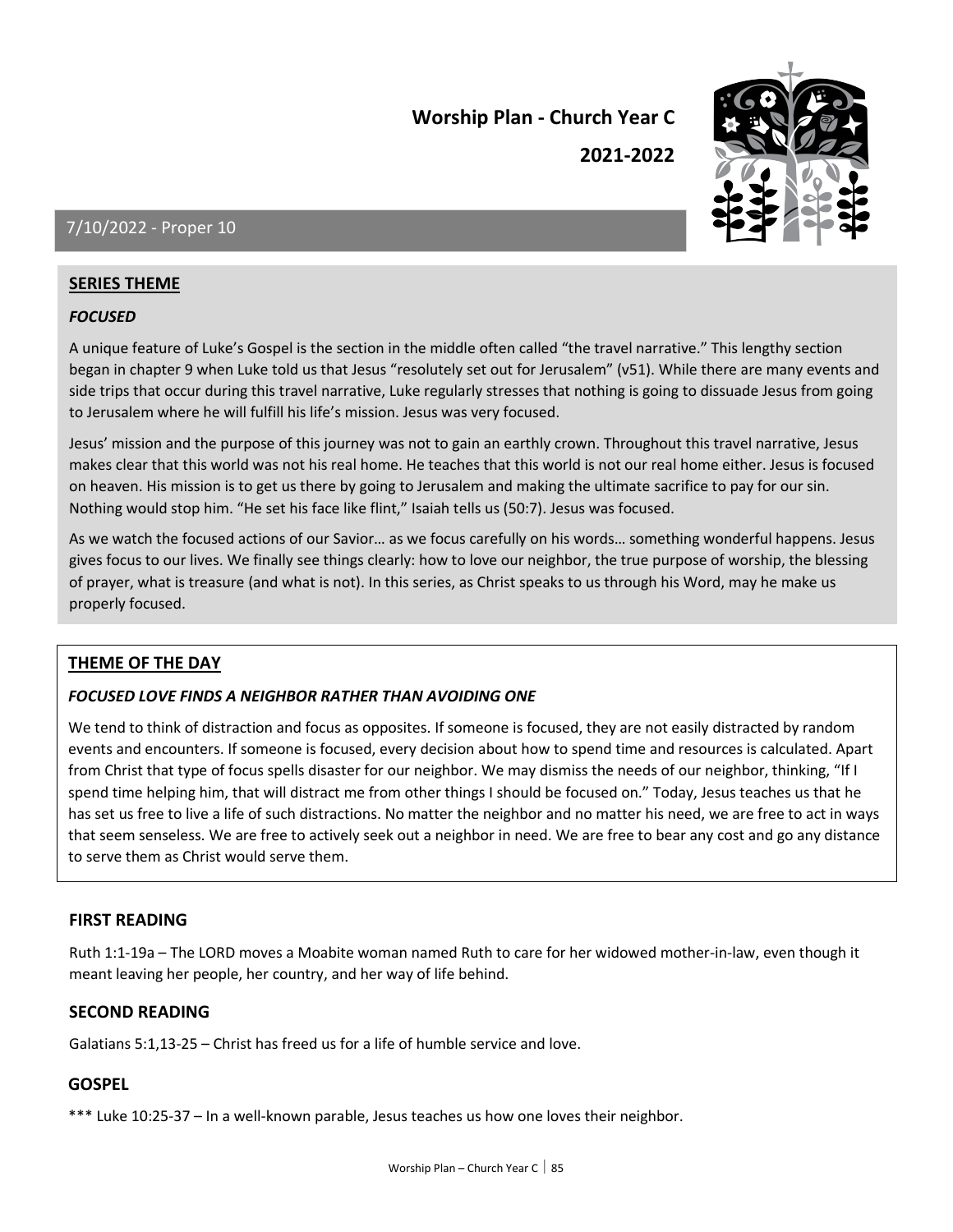### **Conservative:**

Setting 4

**Ambitious:** Setting 2

#### **Opening Hymn:**

599 - Come, Christians, Join to Sing or 652 - Lord, Have Mercy

#### **Psalm of the Day:**

Psalm 25A

#### **Gospel Acclamation Proper Verse:**

Dear friends, since God so loved us, we also ought to love one another. (1 John 4:11)

#### **Gospel Acclamation setting:**

Setting 4 Setting 2 or Additional Settings

Sets 1 or 2 for Propers 10-16

**Hymn of the Day:** 768 - Lord of All Nations, Grant Me Grace

#### **Third Hymn or Distribution Hymn:**

727 - Where Charity and Love Prevail

**Closing Hymn:** 506 - For the Fruits of His Creation

#### **Optional New Hymns, perhaps requiring advance preparation/cantors:**

727 - Where Charity and Love Prevail is a new tune, fairly straightforward chorale type setting

652 - Lord, Have Mercy was an option for Ash Wednesday; its text fits well with the gospel; if chosen, consider either the first option as the opening hymn, or not having an opening hymn, but either way, consider working 652 into the Confession section of the service

### **Notes for the conservative service:**

652 can be introduced with congregation singing refrain only

#### **Notes for the ambitious service:**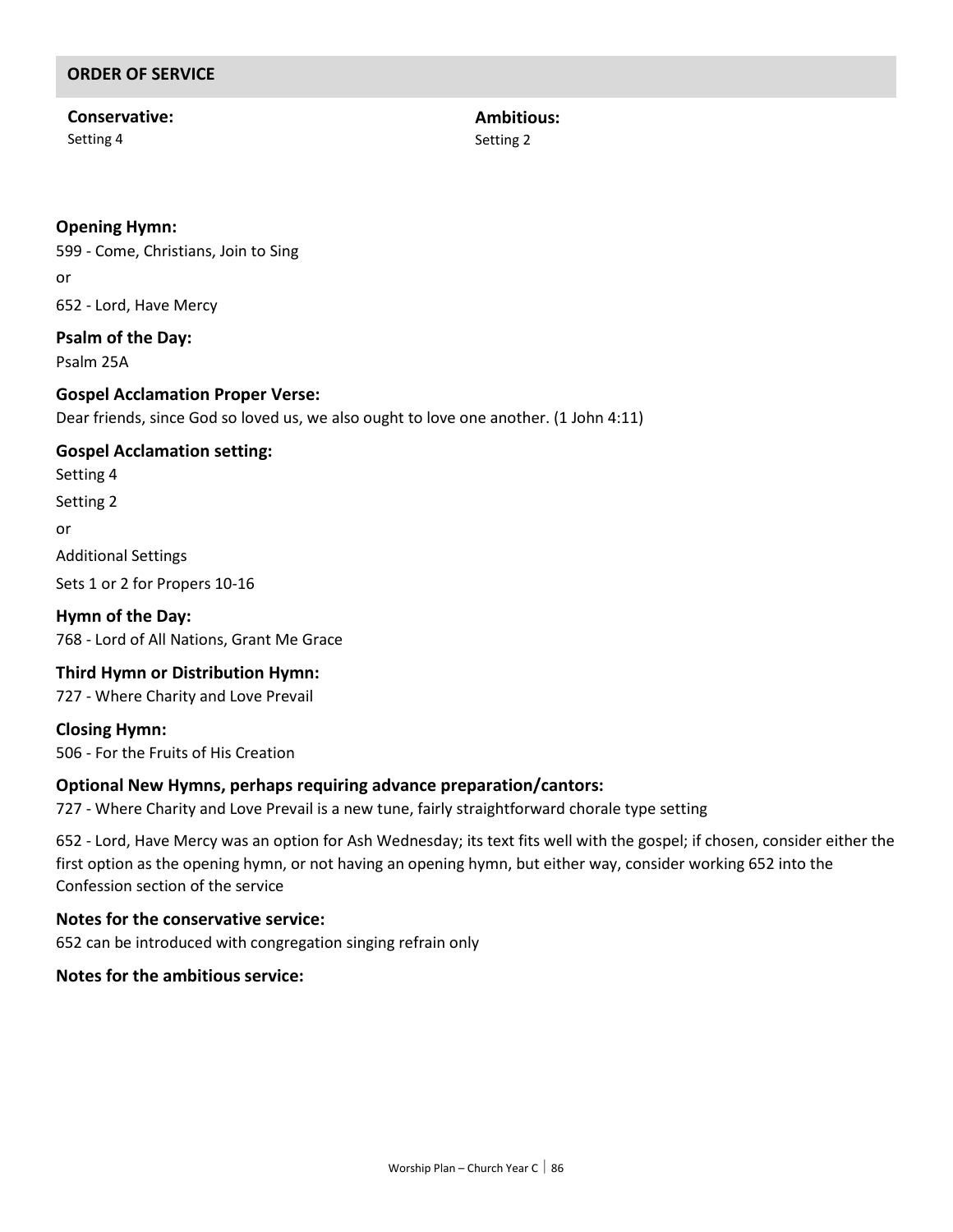**2021-2022**



### 7/17/2022 - Proper 11

#### **SERIES THEME**

#### *FOCUSED*

A unique feature of Luke's Gospel is the section in the middle often called "the travel narrative." This lengthy section began in chapter 9 when Luke told us that Jesus "resolutely set out for Jerusalem" (v51). While there are many events and side trips that occur during this travel narrative, Luke regularly stresses that nothing is going to dissuade Jesus from going to Jerusalem where he will fulfill his life's mission. Jesus was very focused.

Jesus' mission and the purpose of this journey was not to gain an earthly crown. Throughout this travel narrative, Jesus makes clear that this world was not his real home. He teaches that this world is not our real home either. Jesus is focused on heaven. His mission is to get us there by going to Jerusalem and making the ultimate sacrifice to pay for our sin. Nothing would stop him. "He set his face like flint," Isaiah tells us (50:7). Jesus was focused.

As we watch the focused actions of our Savior… as we focus carefully on his words… something wonderful happens. Jesus gives focus to our lives. We finally see things clearly: how to love our neighbor, the true purpose of worship, the blessing of prayer, what is treasure (and what is not). In this series, as Christ speaks to us through his Word, may he make us properly focused.

#### **THEME OF THE DAY**

#### *FOCUSED WORSHIP SEEKS SERVICE FROM JESUS MORE THAN SERVICE FOR JESUS*

We call worship a "service." Which raises the question: who is serving whom? In answering that question, it is easy to focus on what we do in worship. "I set aside time in my week to come to church. I am singing praise to God. I brought him an offering. Clearly, I am serving him." True enough. However, as God speaks this week, he clarifies our focus, letting us see that worship is primarily about him serving us. Through Word and sacrament, he delivers every spiritual gift he wants us to receive. Our service to God is good. His service for us is perfect. Our service to God is important. His service for us is essential. God loves our service to him. But we desperately need his service for us. Receiving his service is actually the highest form of worship. "God wants to be worshipped through faith so that we receive from him those things he promises and offers" (Apology of the Augsburg Confession, Article IV).

#### **FIRST READING**

Genesis 18:1-14 – With his gracious visit and his gracious words, the Lord serves Sarah with exactly what she needs—a strengthened faith.

#### **SECOND READING**

Colossians 1:1-14 – Paul prays that God would serve the Colossians through the gospel, rescuing them from the dominion of darkness and empowering them to produce the fruit of good works.

#### **GOSPEL**

\*\*\* Luke 10:38-42 – One sister served Jesus, which was lovely. The other sister wanted to be served by Jesus, which is the one thing needed.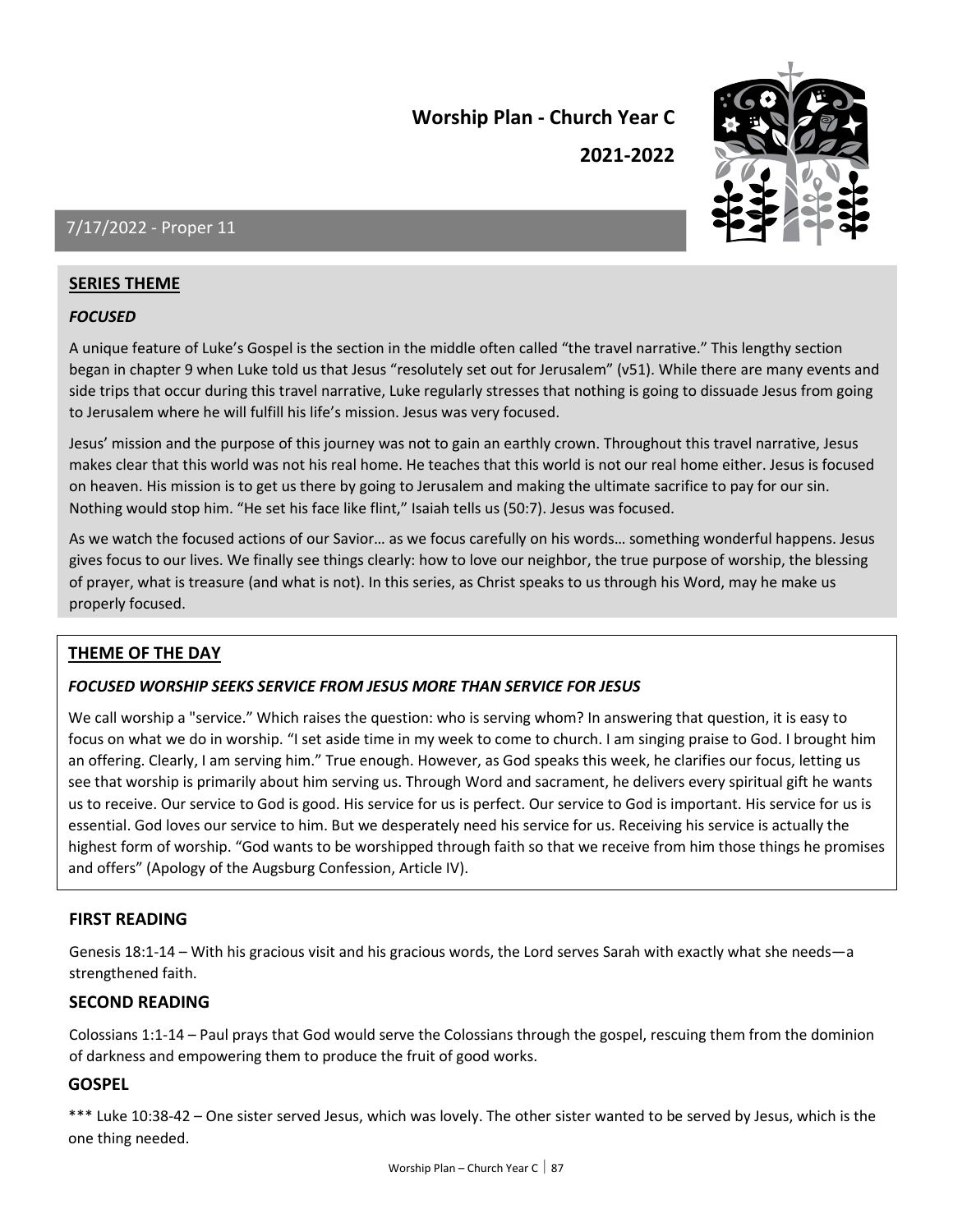#### **Conservative:** Setting 4

**Ambitious:** Setting 2

#### **Opening Hymn:**

919 - Blessed Jesus, at Your Word or 913 - Come Away from Rush and Hurry

### **Psalm of the Day:**

Psalm 119:33-40

#### **Gospel Acclamation Proper Verse:**

My word will not return to me empty, but will accomplish what I desire and achieve the purpose for which I sent it. (Isaiah 55:11)

#### **Gospel Acclamation setting:**

Setting 4

Setting 2

or

Additional Settings

Sets 1 or 2 for Propers 10-16

**Hymn of the Day:** 645 - One Thing's Needful

#### **Third Hymn or Distribution Hymn:**

633 - Speak, O Lord

or

\*630 - Thy Strong Word

**Closing Hymn:** 925 - On What Has Now Been Sown

#### **Optional New Hymns, perhaps requiring advance preparation/cantors:**

913 - Come Away from Rush and Hurry requires introduction

#### **Notes for the conservative service:**

**Notes for the ambitious service:**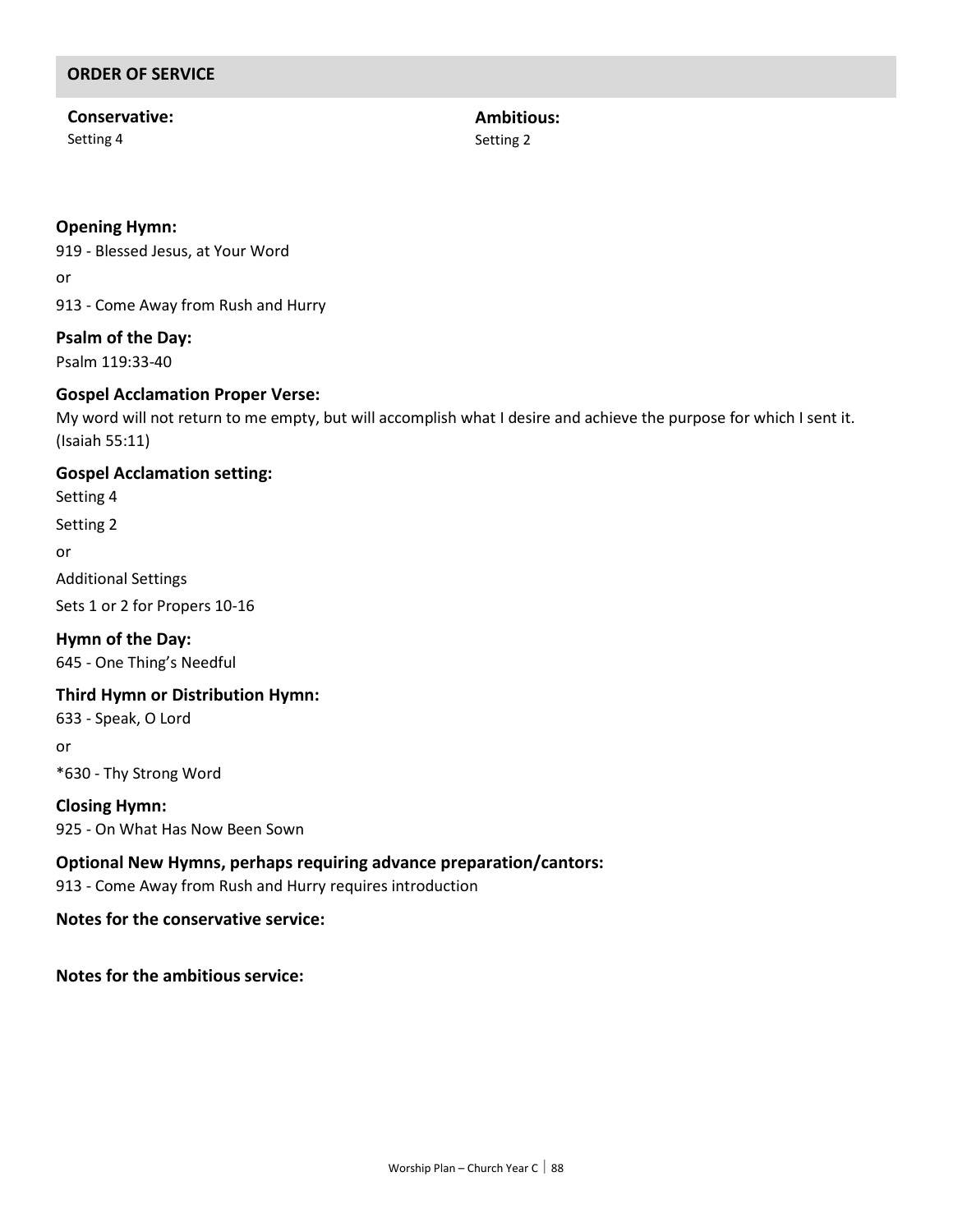**2021-2022**



### 7/24/2022 - Proper 12

#### **SERIES THEME**

#### *FOCUSED*

A unique feature of Luke's Gospel is the section in the middle often called "the travel narrative." This lengthy section began in chapter 9 when Luke told us that Jesus "resolutely set out for Jerusalem" (v51). While there are many events and side trips that occur during this travel narrative, Luke regularly stresses that nothing is going to dissuade Jesus from going to Jerusalem where he will fulfill his life's mission. Jesus was very focused.

Jesus' mission and the purpose of this journey was not to gain an earthly crown. Throughout this travel narrative, Jesus makes clear that this world was not his real home. He teaches that this world is not our real home either. Jesus is focused on heaven. His mission is to get us there by going to Jerusalem and making the ultimate sacrifice to pay for our sin. Nothing would stop him. "He set his face like flint," Isaiah tells us (50:7). Jesus was focused.

As we watch the focused actions of our Savior… as we focus carefully on his words… something wonderful happens. Jesus gives focus to our lives. We finally see things clearly: how to love our neighbor, the true purpose of worship, the blessing of prayer, what is treasure (and what is not). In this series, as Christ speaks to us through his Word, may he make us properly focused.

#### **THEME OF THE DAY**

#### *FOCUSED PRAYER CLAIMS WHAT GOD WANTS FOR US, NOT WHAT WE WANT FROM HIM*

In a sense, prayer comes naturally to us. We want so we ask. We hurt so we cry out. We are frustrated so we vent. We are blessed so we give thanks. So we sometimes define prayer as "speaking to God from the heart." Seems so easy. What does not come naturally, however, is the focused prayer God wants for us. We need focus when it comes to the basis of our prayers. Our prayers are based entirely on the unique and unearned relationship with have with God, our Father. We also need focus when it comes to the content of our prayers. Yes, we can speak from the heart and ask for anything we want. But our Father invites us to pray specifically for the things he wants to give us. Prayer is the opportunity to bring our will into conformity with God's will, not the other way around. We have much to learn about prayer. So, along with Jesus' disciples, we say, "Lord, teach us to pray" (Luke 11:1).

#### **FIRST READING**

\*\*\* Genesis 18:20-32 – Abraham prays on the basis of what he knows about the LORD: that the LORD is a just judge, that the LORD shows mercy, and that the LORD invites us to be bold in our prayers.

#### **SECOND READING**

1 Timothy 2:1-7 – Paul teaches us that the ultimate purpose for everything we ask is that God's will would be done.

#### **GOSPEL**

Luke 11:1-13 – Jesus teaches us how to pray and how our Father will answer.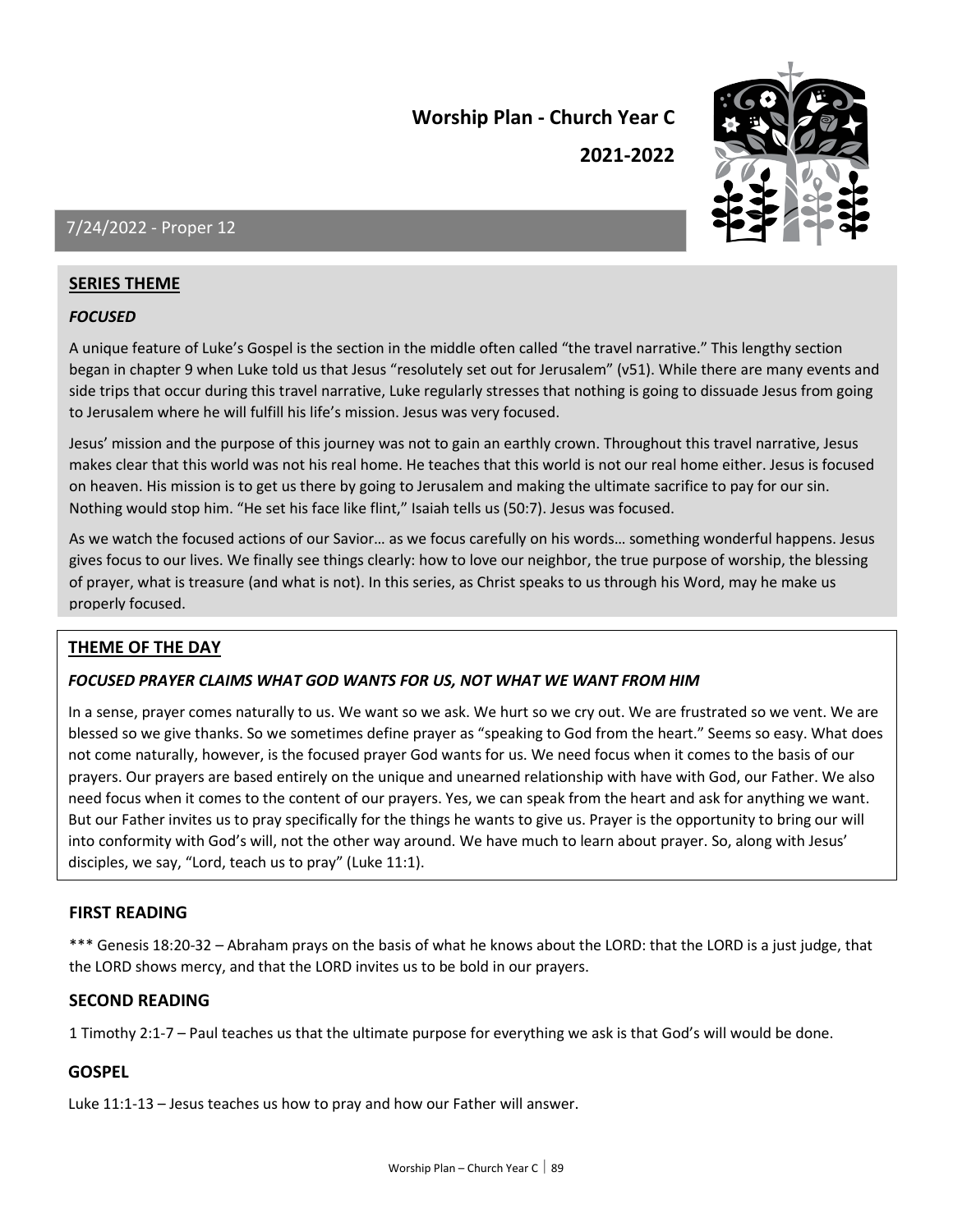**Conservative:** Setting 4

**Ambitious:** Setting 2

#### **Opening Hymn:**

776 - With the Lord Begin Your Task

**Psalm of the Day:** Psalm 138A

#### **Gospel Acclamation Proper Verse:**

Ask and it will be given to you; seek and you will find; knock and the door will be opened to you. (Luke 11:9)

### **Gospel Acclamation setting:**

Setting 4 Setting 2 or Additional Settings Sets 1 or 2 for Propers 10-16

**Hymn of the Day:** 720 - Our Father, Throned in Heaven Above

725 - Hear Us, Father, When We Pray

### **Third Hymn or Distribution Hymn:**

722 - In Holy Conversation

**Closing Hymn:** 721 - What a Friend We Have in Jesus

#### **Optional New Hymns, perhaps requiring advance preparation/cantors:**

725 - Hear Us, Father, When We Pray is a TLH tune that was not in CW; should be okay without introduction

722 - In Holy Conversation may need introduction in some but not all congregations

#### **Notes for the conservative service:**

Alternate settings of 721 (available in Accomp for Hymns) may be appreciated by the assembly

#### **Notes for the ambitious service:**

Alternate settings of 721 (available in Accomp for Hymns) may be appreciated by the assembly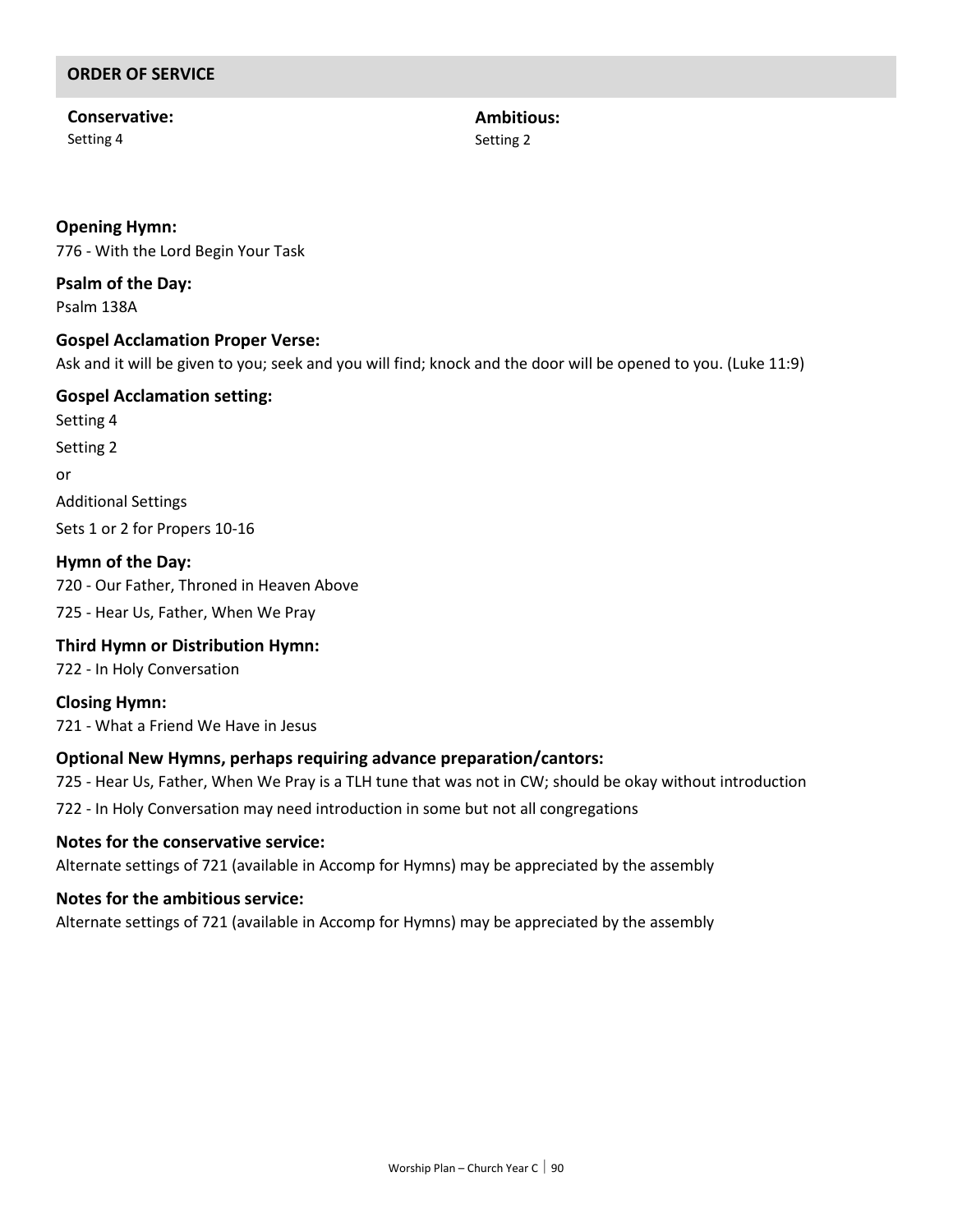**2021-2022**



### 7/31/2022 - Proper 13

#### **SERIES THEME**

#### *FOCUSED*

A unique feature of Luke's Gospel is the section in the middle often called "the travel narrative." This lengthy section began in chapter 9 when Luke told us that Jesus "resolutely set out for Jerusalem" (v51). While there are many events and side trips that occur during this travel narrative, Luke regularly stresses that nothing is going to dissuade Jesus from going to Jerusalem where he will fulfill his life's mission. Jesus was very focused.

Jesus' mission and the purpose of this journey was not to gain an earthly crown. Throughout this travel narrative, Jesus makes clear that this world was not his real home. He teaches that this world is not our real home either. Jesus is focused on heaven. His mission is to get us there by going to Jerusalem and making the ultimate sacrifice to pay for our sin. Nothing would stop him. "He set his face like flint," Isaiah tells us (50:7). Jesus was focused.

As we watch the focused actions of our Savior… as we focus carefully on his words… something wonderful happens. Jesus gives focus to our lives. We finally see things clearly: how to love our neighbor, the true purpose of worship, the blessing of prayer, what is treasure (and what is not). In this series, as Christ speaks to us through his Word, may he make us properly focused.

#### **THEME OF THE DAY**

#### *FOCUSED LIVING PROPERLY VALUES EARTHLY WEALTH*

Jesus wants focused followers. However, one of the things that can most easily get in the way of our focus is our earthly possessions. It is no surprise, therefore, that Jesus' words so frequently focus his followers on wealth. Jesus' followers don't reject earthly wealth or despise it. They can be grateful for every good gift that comes from the hand of God. However, Jesus' followers value earthly wealth correctly. They understand what earthly wealth can and cannot do. They don't give earthly wealth a role in their lives it will never be able to fill. This week we focus on the fact that the identity and security earthly wealth can never provide is found fully and freely in Christ.

#### **FIRST READING**

Ecclesiastes 1:1-2,12-14; 2:18-26 – King Solomon, possibly the wealthiest man who ever lived, learned by experience the limited value of earthly possessions.

#### **SECOND READING**

Colossians 3:1-11 – If life does not consist in the abundance of one's possessions, then of what does life consist? Paul tells us—the fact that in baptism we died and were raised with Christ.

#### **GOSPEL**

\*\*\* Luke 12:13-21 – Greed's folly is felt in life and will be exposed in death. Through a parable, Jesus gives us a strong warning against greed.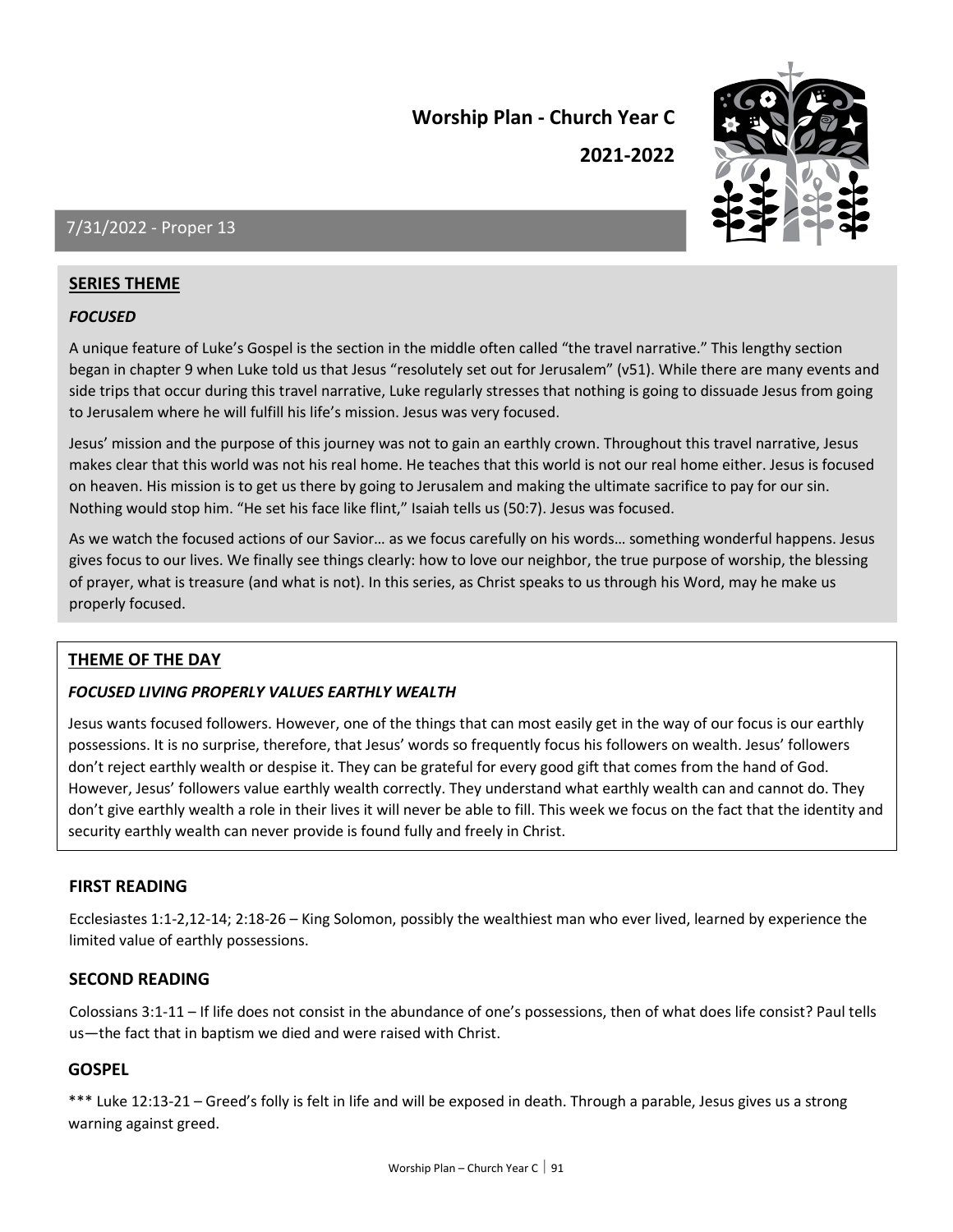**Conservative:** Setting 4

**Ambitious:** Setting 2

#### **Opening Hymn:**

753 - My Worth Is Not in What I Own

**Psalm of the Day:** Psalm 90A

#### **Gospel Acclamation Proper Verse:**

Store up for yourselves treasures in heaven, for where your treasure is, there your heart will be also. (Matthew 6:20,21)

### **Gospel Acclamation setting:**

Setting 4 Setting 2 or Additional Settings Sets 1 or 2 for Propers 10-16

**Hymn of the Day:** 820 - O God, Our Help in Ages Past

#### **Third Hymn or Distribution Hymn:**

\*663 - Soul, Adorn Yourself with Gladness

#### **Closing Hymn:**

818 - My Soul Finds Rest in God Alone (Psalm 62)

#### **Optional New Hymns, perhaps requiring advance preparation/cantors:**

753 - My Worth Is Not in What I Own - assembly begins with refrain only, joins as able starting at v. 3

818 - My Soul Finds Rest in God Alone (Psalm 62) - assembly begins with refrain only, joins as able starting at v. 2 or 3

#### **Notes for the conservative service:**

Both opening and closing hymns would likely be new for most congregations; consider introducing only one of them and replacing the other

#### **Notes for the ambitious service:**

Be careful to introduce both opening and closing hymns if not used previously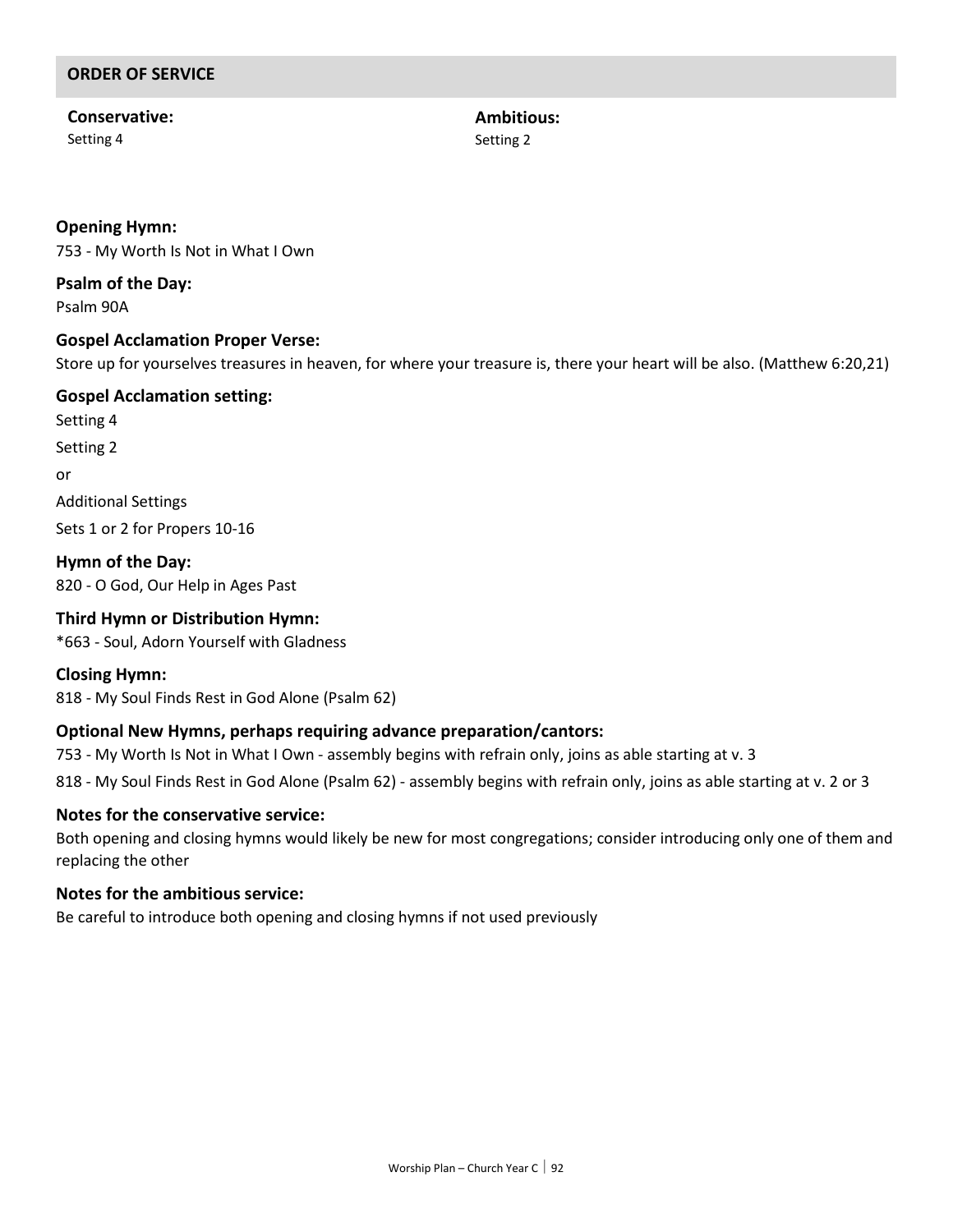**2021-2022**



### 8/7/2022 - Proper 14

#### **SERIES THEME**

#### *FOCUSED*

A unique feature of Luke's Gospel is the section in the middle often called "the travel narrative." This lengthy section began in chapter 9 when Luke told us that Jesus "resolutely set out for Jerusalem" (v51). While there are many events and side trips that occur during this travel narrative, Luke regularly stresses that nothing is going to dissuade Jesus from going to Jerusalem where he will fulfill his life's mission. Jesus was very focused.

Jesus' mission and the purpose of this journey was not to gain an earthly crown. Throughout this travel narrative, Jesus makes clear that this world was not his real home. He teaches that this world is not our real home either. Jesus is focused on heaven. His mission is to get us there by going to Jerusalem and making the ultimate sacrifice to pay for our sin. Nothing would stop him. "He set his face like flint," Isaiah tells us (50:7). Jesus was focused.

As we watch the focused actions of our Savior… as we focus carefully on his words… something wonderful happens. Jesus gives focus to our lives. We finally see things clearly: how to love our neighbor, the true purpose of worship, the blessing of prayer, what is treasure (and what is not). In this series, as Christ speaks to us through his Word, may he make us properly focused.

#### **THEME OF THE DAY**

#### *FOCUSED LIVING PROPERLY VALUES HEAVENLY TREASURE*

Last week Jesus warned us against overvaluing earthly wealth. This week Jesus warns against undervaluing heavenly treasure. Last week, Jesus exposed the folly of greed. This week, Jesus exposes the folly of worry, even when faced with the prospect of having a shortage of earthly wealth. This week might be the bigger challenge! When it seems we lack providence or protection for our daily lives, it can be hard to avoid worry. But Jesus focuses us. He points to creatures that do not labor or toil, yet are daily fed and clothed. Even more Jesus points to our Father who promises to give us the heavenly treasures of his kingdom. Jesus assures us that Father will throw in needed earthly possessions as well. We can pursue heavenly treasure wholeheartedly, confident that our Father knows all we need.

#### **FIRST READING**

Genesis 15:1-6 – In faith, Abram treasured all the LORD's gracious promises.

#### **SECOND READING**

\*\*\* Hebrews 11:1-3,8-16 – The gift of faith allows us to see that treasure that is found in the city whose architect and builder is God.

#### **GOSPEL**

Luke 12:22-34 – Jesus assures us we have a Father in heaven who knows what we need better than we do.